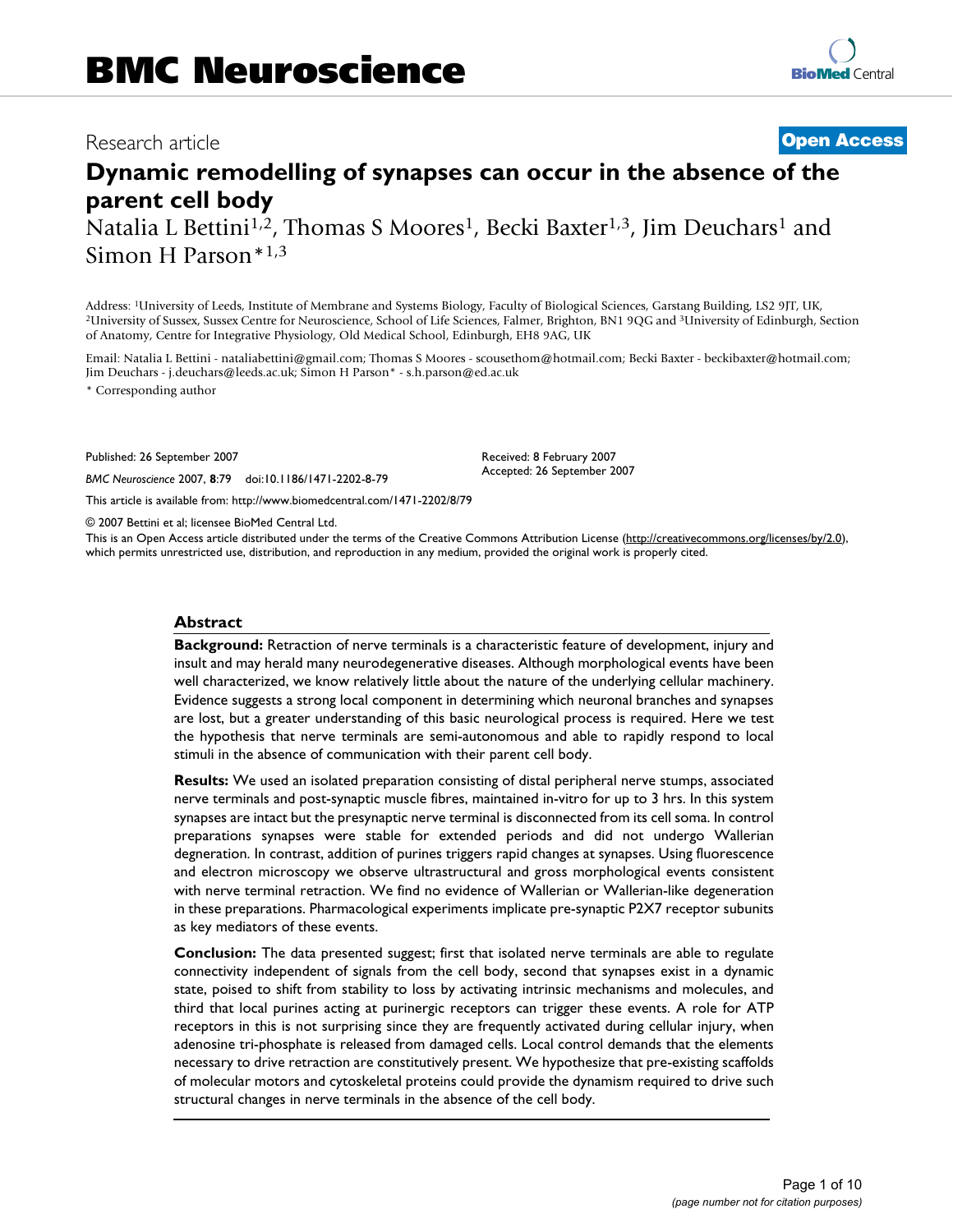### **Background**

Retraction of nerve terminals is a fundamental event in the development and maintenance of the nervous system [1,2], occurring when exuberant neuronal projections are pared back by activity-dependent processes. These events have been extensively studied at the neuromuscular junction (NMJ) during development [3,4], re-innervation [5] and following axotomy [6]. Here, competing nerve terminals at muscle motor endplates are withdrawn bouton-bybouton in an apparently controlled, piecemeal fashion until the last bouton withers and is re-absorbed into the parent axon [4,7,8]. However, relatively little is known about the cellular mechanisms that govern progressive nerve terminal retraction. This information is particularly pertinent since nerve terminal loss is emerging as a key early event in many neurodegenerative diseases traditionally thought of as disorders of cell bodies [9-12]. In fact nerve terminal loss has now been observed as the earliest event in spinal muscular atrophy [13,14], progressive motor neuropathy [15,16], amyotrophic lateral sclerosis [17], motor neurone degeneration and SOD1 over expression [16]. Additionally, in the CNS Huntington's [18] and Alzheimer's [19] diseases both show early nerve terminal loss.

Available data points to a degree of synaptic independence in the retraction of individual synaptic connections. Observations of single motor units during developmental synapse elimination reveal three quite separate populations of nerve terminals: stable, actively withdrawing and actively enlarging [3,12] and it is difficult to envisage how a single cell soma could directly co-ordinate this range of actions in different parts of its terminal arbour. Adult axons and terminals appear to contain little if any machinery for protein synthesis, but the first signs of regenerative sprouting occurs within a day of axotomy [20,21], which appears too rapid for communication from the site of injury to the cell body and back, even by fast axonal transport. Neonatal synapse elimination can proceed subsequent to axotomy [6] and co-ordinated structural changes at presynaptic nerve terminals (retraction) can occur in the absence of parent cell somas. Axons disconnected from their cell bodies *in vitro* can assemble new growth cones at lesion sites [22-24] and transected axons are able to mount a regenerative response in the absence of cell somas [25]. Taken together these data suggest that the machinery necessary to drive synapse loss (and re-growth) may be constitutively present in the nerve terminal and axon and that communication with the cell body is unnecessary. Although other evidence, primarily from the hippocampus, demonstrates that long-term alterations in synaptic strength at subsets of neurones in a synaptic field may be driven by pre-existing or newly synthesised plasticity related proteins which differentially bind to synapses dependent upon their level of activity.

This is thought to be regulated by synaptic tagging [26], where single synapses can show independent behaviour.

In this study we show that nerve terminal retraction can be triggered in the absence of neuronal cell bodies by the extracellular application of an ATP analogue. The nature of the nerve terminal retraction does not resemble Wallerian or Wallerian-like degeneration; rather it resembles 'dying back' neuropathies and synapse elimination.

#### **Results**

#### *BzATP triggers the rapid loss of nerve terminals in the absence of cell bodies*

ATP is released following injury, signals local damage [27] and low-sensitivity receptors tuned to respond to such pathophysiological concentrations of ATP are present on motor nerve terminals [28,29]. We therefore tested the effect of activation of ATP receptors at neuromuscular junctions with a relatively stable ATP analogue, BzATP. Preparations consisting of axotomised and isolated peripheral nerve and skeletal muscle were dissected and placed into oxygenated physiological saline, after a brief (15 min) pulse of BzATP (100 μM) they were returned to the oxygenated saline solution for 165 min. Preparations were then fixed and immunostained for components of nerve terminals (neurofilament and synaptic vesicles) and muscle endplates (acetylcholine receptors). BzATP-treated preparations demonstrated a variety of morphologies; typically endplates were either fully occupied by intact nerve terminals (Occupied: Fig 1a, arrow) or devoid of any innervating nerve terminal (Unoccupied: Fig 1a, b, arrowheads). Intact presynaptic axons were often seen immediately adjacent to unoccupied endplates (Fig 1b). Other terminals appeared to lie between these two extremes and had lost either a minority (Fig 1c, asterisk) or a majority (Fig 1d, asterisks) of nerve terminal boutons (Intermediate: Fig 1b–d). Remaining nerve terminals and nerve terminal boutons appeared healthy, maintained connectivity with the intramuscular nerve and were indistinguishable from those seen in control (300 min physiological saline) preparations (Fig 1e).

Quantitative data taken from the preparations described above are shown in figure 2. In summary, data for experimental (BzATP-treated, solid bars) preparations were as follows: occupied,  $54 \pm 3\%$ ; intermediate,  $22 \pm 3\%$ ; unoccupied,  $24 \pm 2\%$ , N = 4, n = 350. These data demonstrate considerable nerve terminal loss, with almost half of the neuromuscular junctions showing characteristics consistent with retraction. By comparison control preparations (open bars), which were maintained in physiological saline for 180 min had fully occupied muscle endplates (Occupied, 100%,  $N = 6$ ,  $n = 550$ ) and were indistinguishable from preparations fixed immediately after dissection (Occupied, 100%,  $N = 3$ ,  $n = 150$ ). The reduction in fully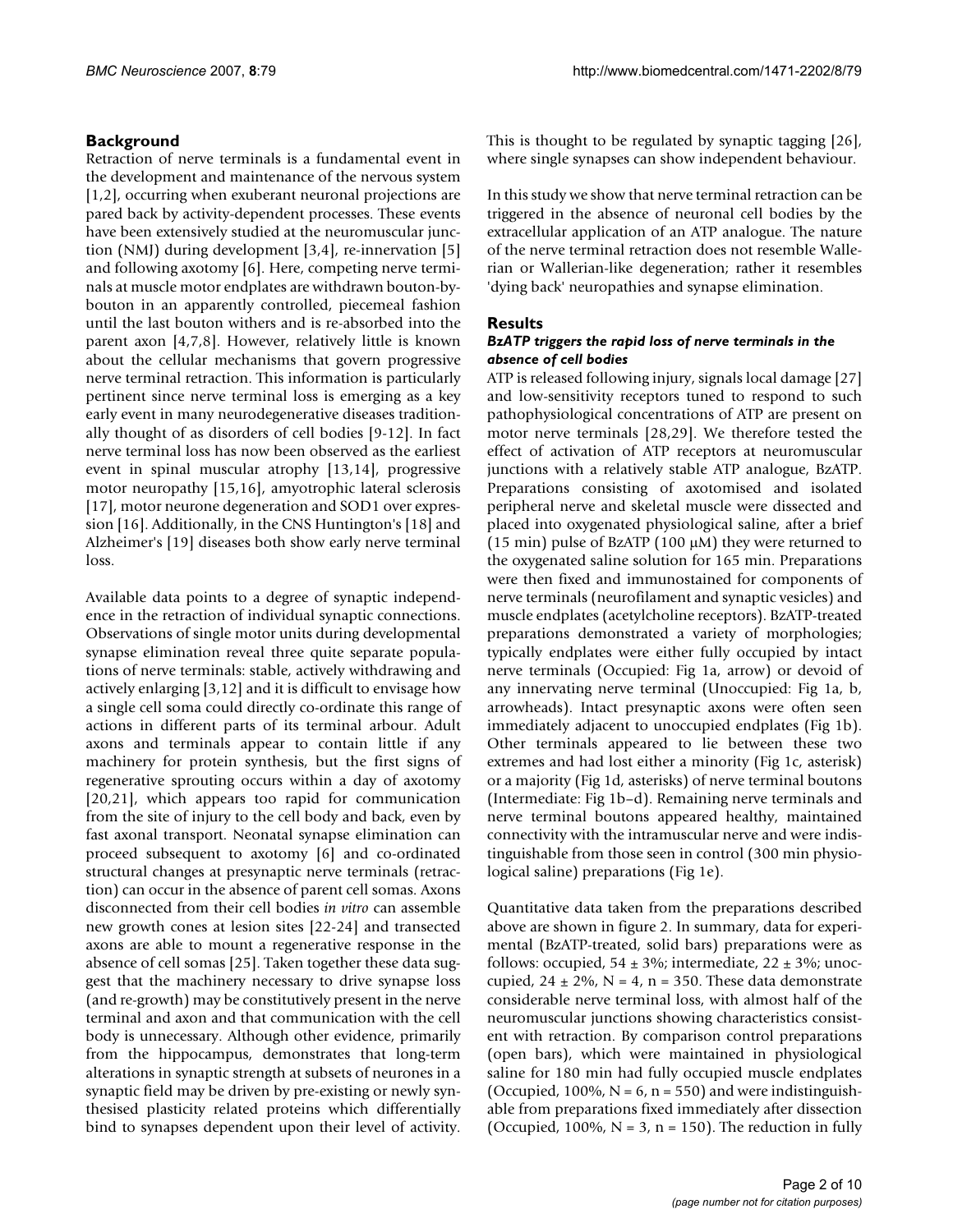

#### Figure 1

**Nerve terminal bouton loss in response to an extracellular cue occurs in the absence of neuronal cell bodies**. All preparations were fixed in 4% paraformaldehyde prior to immunostaining for neurofilament 165 and SV2 (green: axons and terminals), visualised with a Cy2-conjugated secondary antibody and co-stained with  $TRITC-\alpha BTX$ (red: muscle endplates), 165 min after a 15 min BzATP pulse (100  $\mu$ M). Both 'occupied' (a: arrow) and 'unoccupied' (a: arrowhead) endplates were present, as were unoccupied endplates with intact presynaptic axons (b). Many terminals appeared to be in the process of retraction resulting in minor (c: asterisk) or major (d: asterisks) regions of unoccupied endplates. These were classified as 'intermediate' in subsequent data. Control nerve/muscle preparations, which were maintained in physiological saline for up to 300 min, showed no visible signs of degeneration or retraction of nerve terminals (e). Scale bar  $a-e = 15 \mu m$ 



#### Figure 2

**Nerve terminal loss appears to be triggered via activation of purinoceptors**. Figure showing the proportion of occupied, intermediate and unoccupied muscle endplates present in: 300 min control (open bar); 165 min subsequent to a 15 min BzATP pulse (100 μM: filled bar); 165 min subsequent to a 15 min BzATP pulse (filled bar) in the presence of Brilliant Blue G (a selective P2X7 receptor antagonist: BBG, 1 μM: broad diagonal cross-hatching); 165 min subsequent to a 15 min BzATP pulse in the presence of Reactive Blue 2 (which blocks P2Y and P2X receptor subunits: 100 μM, RB2: narrow diagonal cross-hatching) or 165 min subsequent to a 15 min BzATP pulse in the presence of Suramin (a broad spectrum P2 receptor agonist: 100 μM: stipple). All data is mean ± SEM of multiple repeats (see text for n values).

occupied muscle endplates triggered by the addition of BzATP was significantly different from control preparations (P < 0.001, Kruskal-Wallis with Dunn's post hoc multiple comparison test).

During the course of these experiments we occasionally found intact nerve terminals associated with fragmented endplates (Fig 3a, arrowheads), or lying above muscle fibres where no muscle endplate was present (Fig 3b). We also found several examples of nerve terminals which appeared to be in the process of fragmentation, either in isolation (Fig 3c upper) or possibly in conjunction with endplates (Fig 3c lower, Fig 3d). Similar appearances were not seen in control preparations. These junctions constituted less than 1% of the total and were classified as intermediate for the purposes of quantification.

#### *BzATP acts at presynaptic purinoceptors to trigger nerve terminal loss*

ATP acts at a range of purinoceptors, though our previous studies have only been able to demonstrate P2X7 receptor subunits (P2X7RS) on motor nerve terminals [29]. However, there is evidence for the presence of P2Y receptor subunits on Schwann cells [30] and muscle fibres [31]. We therefore further investigated the possible involvement of purinoceptors in the BzATP-induced response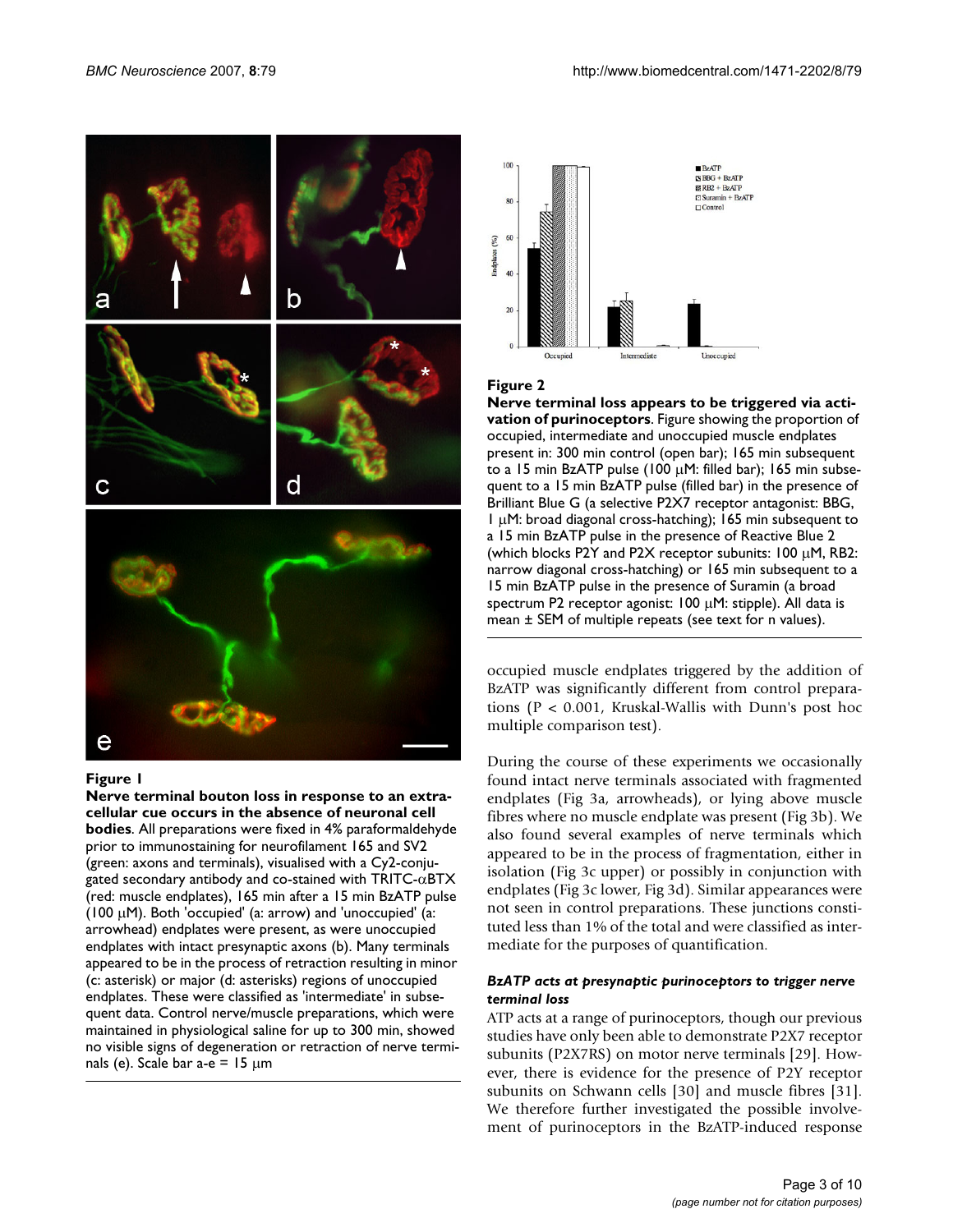

#### **Figure 3**

**Some nerve terminals and muscle endplates fragmented in response to BzATP**. All preparations were fixed in 4% paraformaldehyde prior to immunostaining for neurofilament 165 and SV2 (green: axons and terminals), visualised with a Cy2-conjugated secondary antibody and costained with TRITC- $\alpha$ BTX (red: muscle endplates), 165 min after a 15 min BzATP (100  $\mu$ M) pulse. Nerve terminals associated with either fragmented (a), or absent (b) muscle endplates were seen, as were fragmented nerve terminals contacting either apparently normal (c), or fragmented endplates (c, d). Scale bar a,  $d = 15 \mu m$ , b,  $c = 30 \mu m$ 

with selective pharmacological agents. Pre-incubation with a selective antagonist for P2X7RS, Brilliant blue G (BBG: 1 μM) either partially blocked or slowed BzATPinduced nerve terminal loss (occupied,  $74 \pm 4\%$ ; intermediate,  $25 \pm 5\%$ ; unoccupied, 0%, N = 3, n = 300). Reactive Blue 2 (100 μM), which is reported to block P2Y and P2X7 receptor subunits, completely blocked BzATPinduced nerve terminal retraction (occupied,  $100\%$ , N = 3, n = 300). Complete block of BzATP-induced retraction was also obtained with the broad-spectrum P2 antagonist Suramin (100 μM: occupied, 100%, N = 2, n = 200). Quantitative data from these experiments are summarized in Figure 2.

#### *Remaining axons and nerve terminals transmit action potentials and recycle neurotransmitter*

The failure to propagate compound action potentials [32] and to recycle neurotransmitter are amongst the first signs of neuronal degeneration. We therefore used the vital fluorescent dye RH414 to label nerve terminals 150 min subsequent to a 30 min exposure to BzATP  $(100 \mu M)$ . Loading is carried out by electrical stimulation of the intramuscular nerve, which generates nerve action potentials, which then propagate into the nerve terminal and trigger vesicle release. Imaging was carried out 60 min after dye loading to allow for washout of unbound dye (240 min in total). We were able to label synaptic vesicles in motor nerve terminals (Fig 4), which is an indirect measure of their physiological integrity.

#### *Early ultrastructural events at neuromuscular junctions are consistent with nerve terminal retraction*

To further investigate ultrastructural events during the rapid-onset retraction events observed following application of BzATP we carried out immuno-electron microscopy. Isolated peripheral nerve and skeletal muscle preparations were incubated in BzATP (100 μM) for 30 min, immediately fixed and immunostained for P2X7 receptors. Nerve terminal boutons were immunopositive for P2X7 receptors and exhibited evidence consistent with retraction from post-synaptic sites. This included: dilation of synaptic clefts and appearance of mega-omega profiles in the pre-junctional, pre-synaptic membrane (asterisk, Fig 5a); presence of small cellular profiles intervening between pre and post synaptic membranes within the synaptic cleft (Fig 5b, arrowhead); detachment of terminal boutons from the postsynaptic membrane and insertion of terminal Schwann cell process between pre and postsynaptic elements (arrow, Fig 5c). In each case there was no evidence of alteration to the post-synaptic membrane. The synaptic gutters appeared unaltered and widening of the synaptic cleft appeared to be entirely due to movement of the presynaptic nerve terminal away from the surface of the post-synaptic muscle fibre membrane. The ultrastructural changes observed were not consistent with Wallerian degeneration, as axons were intact and withdrawing nerve terminal boutons contained intact mitochondria and were not vacuolated [33-35]. Control preparations that were fixed after 30 min incubation in physiological saline displayed normal morphology including: narrow synaptic clefts, intact mitochondria (Mi), densely packed synaptic vesicles (SV) and overlying terminal Schwann cells (TSc, Fig. 5d). These studies clearly indicate that ultrastructural events consistent with retraction of nerve terminal boutons begin as little as 30 minutes after the addition of BzATP.

To further investigate events subsequent to BzATP incubation, we introduced a 60 min drug washout period after the 30 min BzATP incubation, but prior to fixation. These showed further evidence of ongoing nerve terminal loss including vacant areas of muscle endplate with no overlying nerve terminal bouton (Fig 6a, arrows) and retracting boutons wrapped in Schwann cell processes (Fig 6b). The presence of intact mitochondria and absence of cytoplasmic vacuolation in neurones, coupled with the presence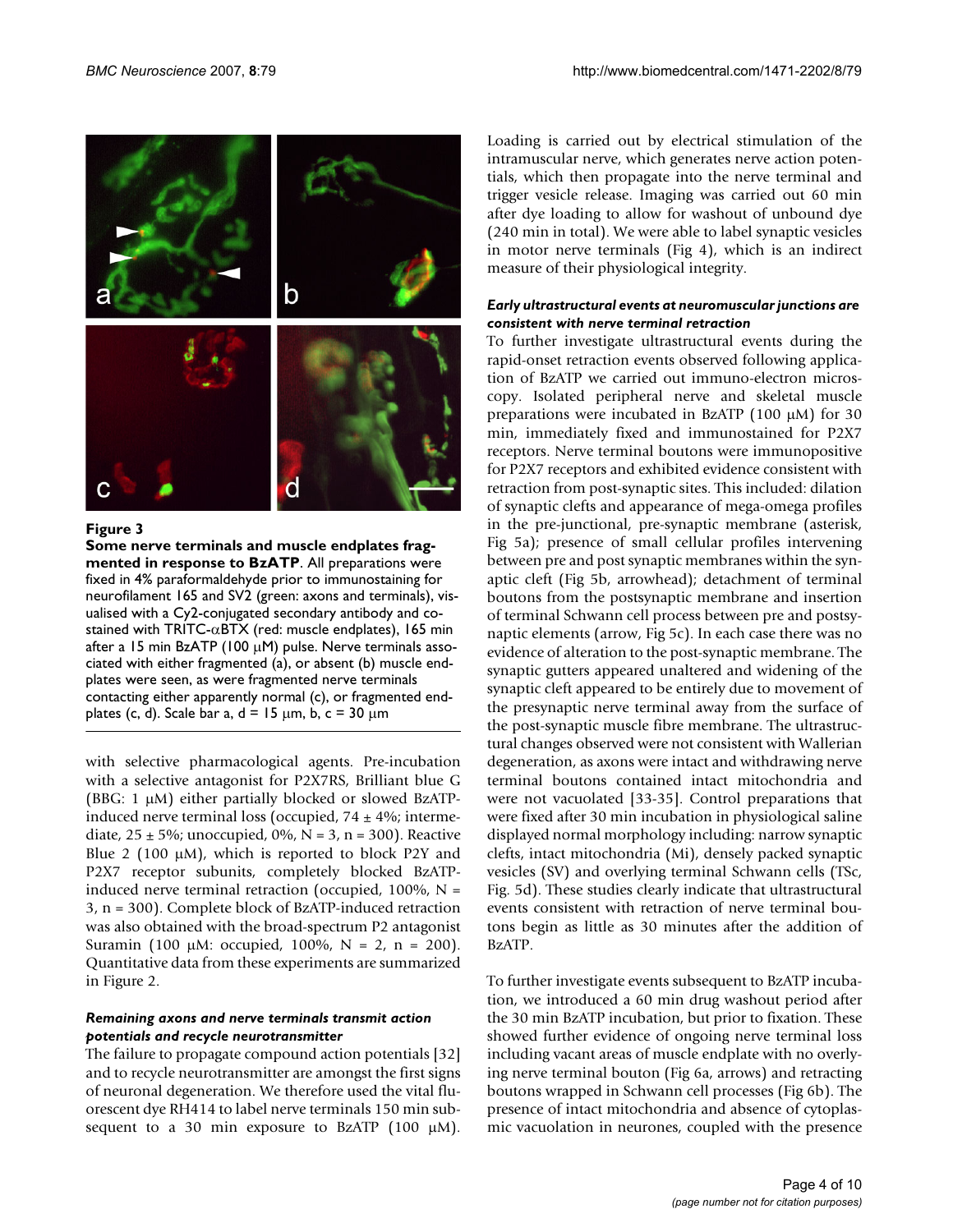

#### Figure 4

**Intact nerve terminals were capable of releasing and recycling synaptic vesicles subsequent to the addition of BzATP**. The fluorescent vital styryl dye RH414 was used to label recycling synaptic vesicles by indirect nerve stimulation at the end of the 180 min experimental period and just prior to fixation. Remaining nerve terminals were brightly labelled with the dye (a) and fully occupied underlying motor endplates (b). A grayscale image of a single nerve terminal is shown in panel a, while the same terminal (coloured green) is seen to fully occupy a singe motor endplate (coloured red) in the composite image. Scale bar =  $10 \mu m$ 

of characteristic striations in muscle (Fig 6a), suggested that neither had degenerated during the course of the extended experimental window. Maintaining untreated (control) preparations for this extended period (90 min) prior to fixation did not result in any obvious changes in gross or fine structure (Fig 6c).

#### **Discussion**

In this study we demonstrate that in preparations where distal nerve axons, terminals and associated skeletal muscle fibres, BzATP can trigger the retraction of nerve terminals from post-synaptic muscle fibre endplates even though they are no longer connected to their parent cell bodies. The events triggered most closely resemble retraction events during neuromuscular synapse elimination. This action of BzATP appears to be mediated by presynaptic P2X7 receptors.

#### *Isolated axons and terminals can undergo dynamic cellular re-arrangements*

In these experiments we show that a brief pharmacological signal can trigger rapid and significant morphological events in cell fragments consisting of isolated nerve terminals and attached distal axon stumps. We suggest that the morphology of these events most closely resembles nerve terminal retraction during developmental synapse elimination [4,6,33,36], following nerve section in the slow Wallerian degeneration mouse [6] and in motor neurone disease [17]. We also observed fragmentation of pre and/



#### Figure 5

**Ultrastructural events indicate that nerve terminal loss progresses by retraction**. Nerve and muscle preparations were fixed for immuno-electron microscopy and labelled for P2X7 receptor subunits (dark DAB reaction product) to facilitate localisation. When preparations were fixed and immunostained subsequent to a 30 min BzATP (100 μM) pulse frequent abnormal appearances were found. These included; widened synaptic clefts with the appearance of mega-omega profiles (asterisk) (a), fine processes of terminal Schwann cells invaded the synaptic cleft (b: arrowhead), boutons which were detached from the muscle endplate and where terminal Schwann cell processes had come to intervene between the two (c: arrow). In control nerve muscle preparations incubated in physiological saline for 30 min prior to fixation and immunostaining (d), motor nerve terminal boutons contained reaction product for P2X7RS, intact mitochondria (Mi), densely packed synaptic vesicles (SV), were closely apposed to muscle endplates (EP) and overlain by terminal Schwann cell (tSc). a, b,  $d = 500$  nM,  $c = 1 \mu$ M

or postsynaptic sites at a small number of neuromuscular junctions and interestingly similar synaptic responses have also been observed during developmental synapse elimination [37] and in mouse models of spinal muscular atrophy [14]. Therefore we suggest that the events seen here are part of the normal physiological/pathophysiological repertoire of neurones, which have been triggered by activation of pre-synaptic purinergic receptors. It will be interesting to determine the exact rate and timecourse of the events described here by using confocal and timelapse imaging. However, this may not in fact further illuminate the underlying molecules and mechanisms at play. Significantly, during the course of these studies we found no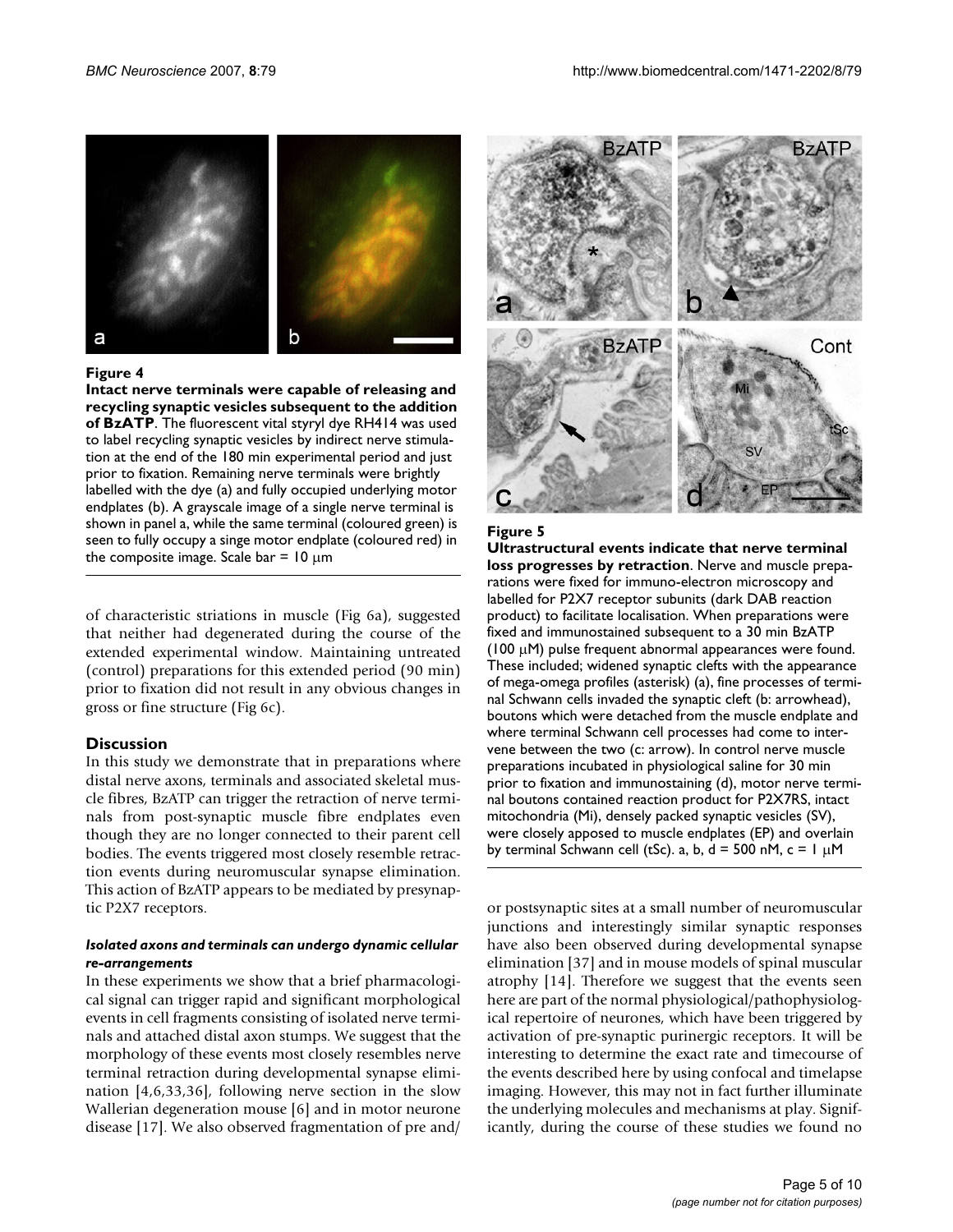

Ultrastructural changes compatible **Figure 6** with nerve terminal retraction continue after removal of BzATP **Ultrastructural changes compatible with nerve terminal retraction continue after removal of BzATP**. When nerve/muscle preparations were exposed to a 30 min BzATP (100 μM) pulse followed by a 60 min washout period prior to fixation, many nerve terminal boutons were in advanced states of retraction. This was manifested as vacant regions of muscle endplate (a) and vesicle-filled boutons that were clearly wrapped by Schwann cell processes (b). Control preparations maintained in physiological saline for 90 min (c) were identical in appearance to freshly fixed preparations (compare with figure 5a). Scale bar a,  $b = 1 \mu M$ , c = 500 nM

evidence of gross, injury-induced degenerative events up to and including 5 hr after axons were cut during dissection. This agrees with our previous findings which indicated that Wallerian degeneration does not begin until at least 12 hours after dissection [6]. Specifically, we saw no evidence of terminal Schwann cells engulfing degenerating nerve terminal boutons in-situ, mitochondrial degradation or cytoplasmic vacuolation [32,38], which would indicate degenerative events. We did however, see partially occupied 'intermediate' junctions (Fig 1c, d) and intact nerve terminal boutons which had apparently withdrawn from post-synaptic sites (Fig 5c), both of which are atypical of degenerative changes, and characteristic of retraction events. Occasionally we found evidence of fragmented or absent muscle endplates, associated with intact or fragmented nerve terminals. As P2X2 receptor subunits have recently been shown to have a role in the formation of neuromuscular junctions [39], it is possible that this indicates a direct effect on post-synaptic structures or nerve to muscle communication pathways.

Several other groups have described dramatic morphological events at the neuromuscular junction subsequent to insult. Is it likely then that the events described here are simply a response to toxic insult? Addition of a component of Black Widow Spider venom, α-latrotoxin [40], triggers massive exocytosis of vesicles which produce presynaptic 'arches', similar in appearance to the megaomega profiles described here. However, these junctions recover and do not progress to disconnection of nerve terminals from muscle fibre membranes or insertion of Schwann cell membranes into synaptic clefts. Blocking of axoplasmic flow by the addition of colchicine [41] after a period of days leads to an increased density of synaptic vesicles, mitochondrial disruption, retraction and Schwann cell wrapping of nerve terminal boutons. However, we did not see mitochondrial damage or obvious signs of synaptic vesicle accumulation, if anything vesicles were slightly depleted compared to control preparations. In addition, colchicine produces gross changes in the post-synaptic muscle fibre membrane associated with the loss of junctional folds as the nerve terminal withdraws. Complement-mediated anti-ganglioside attack [42] produces electron lucent nerve terminals with damaged mitochondria, invasion of Schwann cells into the synaptic cleft and wrapping of nerve terminal boutons. We did not see evidence of such degenerative changes, though we did observe similar insertion and wrapping of nerve terminal boutons by Schwann cell processes, but this is also a common feature of synapse elimination [33,36,37]. All of these situations have disruption of mitochondria as a significant, and often early event, which we did not observe following treatment with BzATP. Further, nerve terminals exhibited selective vulnerability to the BzATP pulse, which is not the case in toxic injury. We would predict that similar events could be demonstrated in vivo and on nonaxotomised nerve terminals [6], and this is an avenue which will be pursued in future studies.

#### *Activation of P2 receptors trigger nerve terminal loss*

We show that a stable analogue of ATP triggers structural changes in nerve terminals. BzATP is relatively selective for P2X7RS, but more importantly this is so far the only member of the ionotropic family of P2X receptors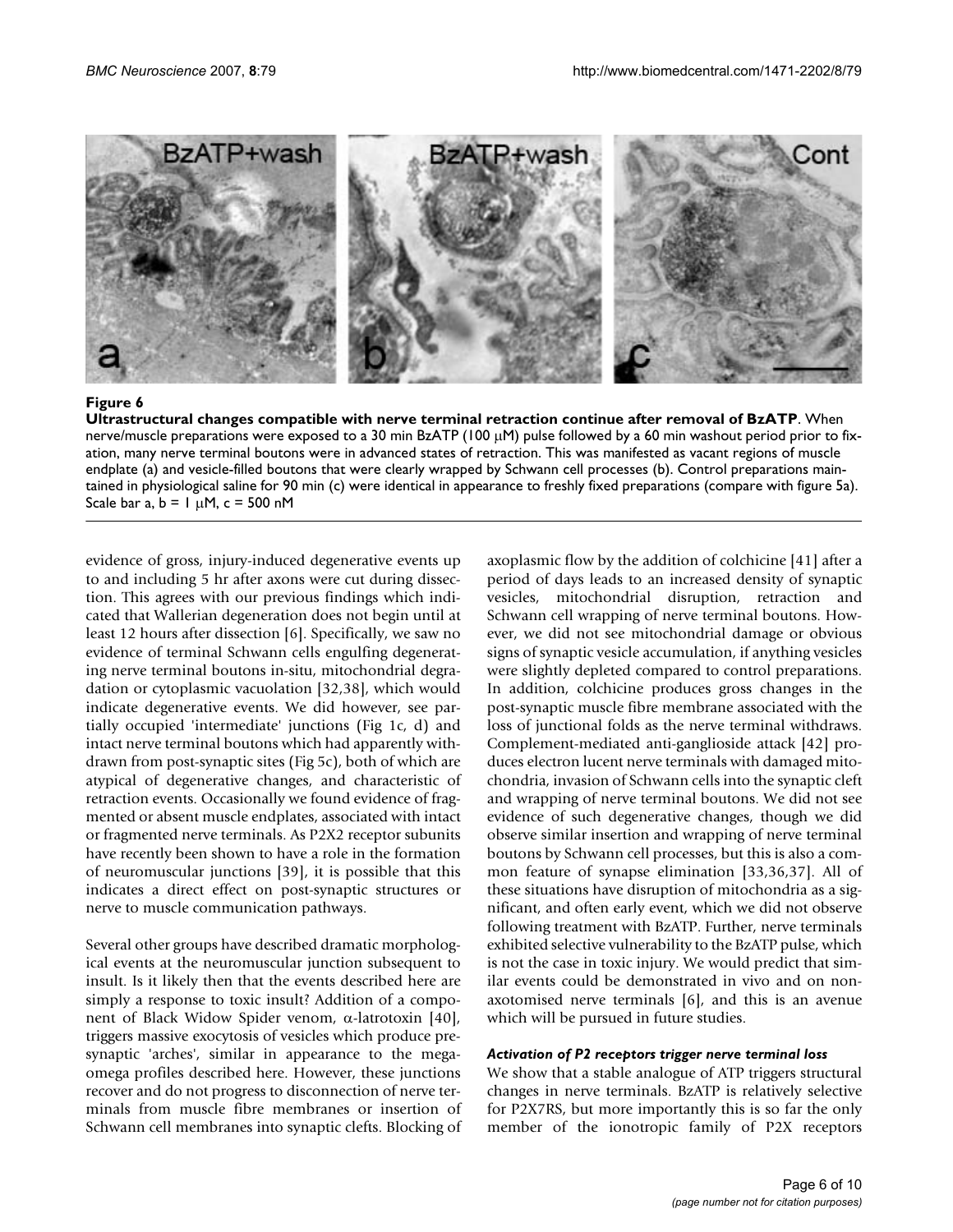reported on motor nerve terminals [28,29]. P2X receptors have however, been described on muscle fibres [39] and Schwann cells [43]. The validity of tools used to demonstrate P2X7RS on neurones have been questioned, but the current consensus is that the original reports [28] are accurate [44]. We suggest that BzATP acts, at least in part, on P2X7RS. BzATP-induced nerve terminal retraction was incompletely prevented by the P2X7RS selective blocker BBG, but completely prevented by RB2 and Suramin, which block both P2X and P2Y receptor, subtypes. Therefore it is likely that BzATP also targets P2Y receptors in these experiments. We do not know to what extent P2X and P2Y receptors work via common or separate signalling pathways and currently available drugs are not sufficiently selective to allow us to unravel the relative involvement of these sub-families at the present time. Interestingly, P2Y receptors have been reported on both Schwann cells [45] and muscle fibres [46], which could provide potential pathways for the observations of Schwann cell invasion and endplate dismantling. Activation of P2X7RS can open a cation-permeable ionotropic channel or a large (membrane permeating) pore [47]. We have previously demonstrated that BzATP does not open a large pore at motor nerve terminals by simultaneous incubation in a solution of the membrane-impermeant fluorochrome, 6-carboxyfluoroscein (see figure 5 in [29]). This suggests that if activation of P2X7RS is a key event in this response, it is the ionotropic channel and not the membrane permeabilising large pore that is responsible.

When might ATP rise to sufficient levels to trigger these responses in vivo? First, following direct muscle trauma when loss of membrane integrity leads to the release of muscle sarcoplasm containing approximately 8 mM ATP [48] into the extracellular space. Second, during tissue ischaemia when both neurones and muscle fibres release ATP [49,50] and ionic gradients across cellular membranes collapse resulting in a fall in the concentrations of extracellular divalent cations [51]. This combination of factors facilitates P2X7RS activation by removal of a resting cation-block [43,52]. One other group have described what appear to be similar retraction events following ischaemia in a preliminary report [53], and another have implicated P2X7RS in hypoxic damage at synapses in the CNS [54], hinting that ATP could be a key factor in hypoxic damage. It is interesting to note that P2 receptor antagonists improve recovery after spinal cord injury [55], pointing to a possible general mechanism for dynamic rearrangement of synapses through nerve terminal loss following chronic or acute injury.

#### *Autonomous events in nerve terminals*

We have demonstrated that BzATP triggers a controlled retraction of nerve terminals from post-synaptic sites. Importantly, this occurs in isolated nerve-muscle preparations where all connectivity with the parent motor neurone cell bodies has been abolished. The heterogeneity of synaptic responses recorded is similar to events described in single motor units during developmental synapse elimination [4,35] and following axotomy in mutant slow Wallerian degenerating (Wld<sup>s</sup>) mice [6]. These observations, taken together with other data [4,6], support the notion that nerve terminals are autonomous or 'compartmentalised' [56], each compartment containing specific elements/processes enabling them to respond in different ways to environmental signals. If local, compartmentalised processes are important in retraction events, how are they controlled? Changes in cell shape require alterations to the cytoskeleton and it seems unlikely that new cytoskeletal elements could be generated and/or assembled within the time frame of these experiments, especially in the absence of neuronal cell bodies. An attractive hypothesis therefore is that sufficient cytoskeletal elements to drive nerve terminal retraction are constitutively present in distal axons and terminals and that re-arrangement of these drive retraction events. Non-muscle myosins IIA and IIB drive neurite elongation and retraction in culture [57,58] and we have previously shown that these are present in motor nerve terminals [59]. Here a pre-assembled 'molecular clutch' [60] regulated by the differential activation of opposing myosin motors by kinases could drive cytoskeletal rearrangement, and therefore morphological change, without the requirement for generation of new cytoskeletal elements. It remains unclear how purinergic receptors might be linked to the cytoskeleton, but evidence exists to link similar pathways in other systems. Extracellular purines acting on membranebound receptors trigger dissagregation of the actin cytoskeleton in the WRK-1 (mouse mammary tumour) cell-line. This may be related to differential activation of molecular motors [61]. Proteomic analysis of the P2X7R indicates several cytoskeletal elements present within the receptor complex [62] and one of these, supervillin, binds to actin and non-muscle myosin II. Supervillin is an important adapter protein in the organisation of attachments of the cytoskeleton to dynamic regions of membranes [63] which could drive shape changes at nerve terminals.

#### **Conclusion**

In summary, we provide evidence that following disconnection from their parent cell bodies, activation of P2X7 receptors on nerve terminals by BzATP triggers synaptic retraction. This retraction closely resembles similar events occurring during synapse elimination and motor neurone disease. We suggest that molecules and mechanisms constitutively present in the distal axon and terminal are sufficient to drive this retraction response. Further, we speculate that signals from the parent cell soma may not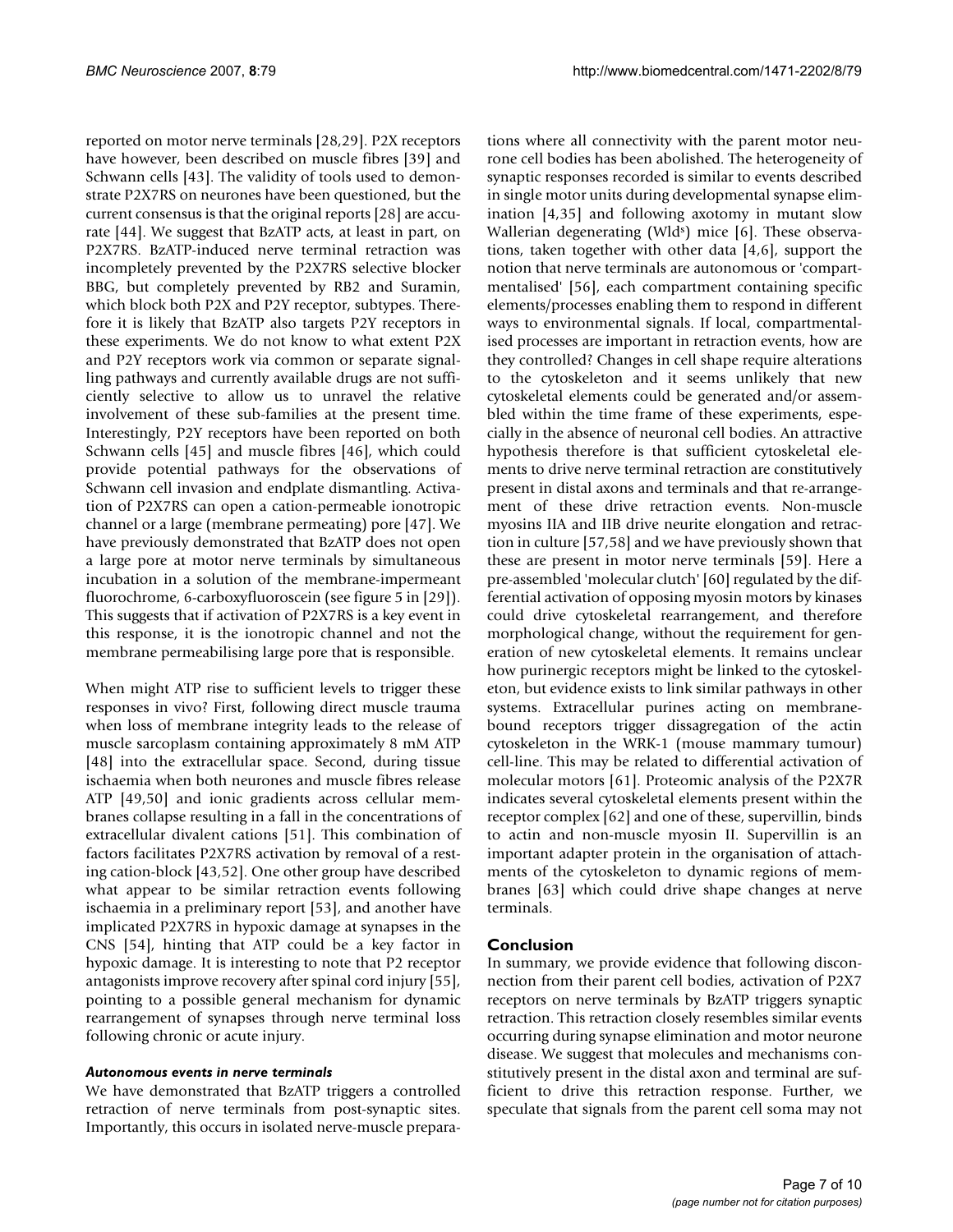be necessary to control retraction during synaptic plasticity.

#### **Methods**

#### *Fluorescence microscopy*

Adult C57BL/6 mice were killed by  $CO<sub>2</sub>$  intoxication, and intact preparations of lumbrical muscles, plantaris tendon and sciatic/tibial nerves were dissected and pinned out at resting length in Sylgard-lined Petri dishes containing oxygenated  $(95\%O<sub>2</sub>/5\%CO<sub>2</sub>)$ , calcium and magnesium free physiological saline (122.4 mM NaCl, 5 mM KCl, 0.4 mM NaH<sub>2</sub>PO<sub>4</sub>, 23.8 mM NaHCO<sub>3</sub>, 5.6 mM Glucose, 5.5 mM Hepes, pH 7.2–7.4) at room temperature. These were transferred to oxygenated physiological saline as above, and any muscles which failed to twitch in response to nerve stimulation were excluded from further assay. Preparations were either maintained throughout in oxygenated physiological saline or alternatively in the same saline supplemented with several different purinergic agonist and antagonists. Purine receptor agonists and antagonists used were as follows: 2'-3'-O-(4-benzoylbenzoyl) adenosine 5'-triphosphate (BzATP: 100 μM), Brilliant blue G (BBG: 1 μM), Reactive Blue 2 (RB2: 100 μM), Suramin (100 μM). All experiments began within 60 min of animal sacrifice.

After the experimental period (3 hrs), preparations were fixed in 4% paraformaldehyde for 30 mins and stained for immunofluorescence microscopy. Synaptic vesicles and neurofilaments were labelled with a combination of SV2 (1:500) and NF165 (1:250, developed by T.M. Jessel and J. Dodd, and obtained from the Developmental Studies Hybridoma Bank developed under the auspices of NICHD and maintained by the University of Iowa, Department of Biological Sciences, Iowa City, USA), and visualised with Cy2- (1:200, donkey anti mouse: Jackson laboratories, USA) secondary antibody. Post-synaptic acetylcholine receptors were labelled with tetramethyl rhodamine isothiocyanate conjugated ãbungarotoxin (5 μg/ ml, TRITC-a-BTX: Molecular Probes, Leiden). Slides were coverslipped in 2.5% n-propyl gallate in glycerol and viewed with epifluorescence illumination. In preliminary experiments we determined that a 15 min pulse of BzATP was the optimum trigger for nerve terminal retraction.

#### *Electron microscopy*

Mice were killed and handled as above, but in this case intact preparations of flexor digitorum brevis muscles and associated sciatic/tibial nerve were dissected and placed Immediately after dissection into freshly prepared and oxygenated physiological saline. Addition of chemicals began within 60 minutes of animal sacrifice. BzATP (100 μM) was added for 30 min and preparations were fixed in buffered 4% paraformaldehyde/0.2% glutaraldehyde, pH 7.2 either immediately or subsequent to a 60 min washout period. Muscles were fixed and labelled for electron microscopic localisation of P2X7 receptor subunits (P2X7RS) as previously described [29].

#### *Vital imaging*

Preparations were treated identically to those above, except at the end of the 3 hr period, they were vitally labeled and imaged. Preparations were loaded with the vital styryl dye RH414 (10 μg/ml; Molecular Probes) in physiological saline solution by nerve stimulation (suprathreshold 0.1 msec pulse trains delivered at 10 Hz for 10 min to the intercostal nerve via asuction electrode), followed by at least 1 hr washing in oxygenated physiological saline. Preparations were transferred to the microscope stage and terminals were imaged.

#### *Quantification*

25 sequentially identified endplates from randomly oriented immunostained lumbrical muscles were identified and quantified for the degree of congruence between overlying nerve terminal and muscle endplate from four muscles per hindfoot. Three categories were used; 'occupied', denoting complete occupancy; 'intermediate', where either endplate was partially occupied by nerve terminal or was fragmented; 'unoccupied', where no nerve terminal was present at the endplate. Occasionally, damaged muscle fibres or unusually deep endplates were difficult to accurately assess, and were discarded from the data set. Data are presented as mean  $\pm$  SEM, N = number of mice, n = number of endplates. GraphPad Prism (Graphpad software) was used to carry out statistical tests.

#### **Authors' contributions**

NLB carried out and analysed the fluorescence microscopy data and drafted the manuscript, TSM carried out the electron microscopy, BB carried out and analysed additional fluorescence microscopy, JD participated in experimental design and helped draft the manuscript, SHP carried out preliminary experiments, conceived the study and drafted the manuscript.

#### **Acknowledgements**

NLB was supported by a Wellcome Trust Value in People Award, TSM was a Physiological Society Vacation Scholar, SHP and BB are supported by the Anatomical Society of Great Britain and Ireland. JD is supported by The British Heart Foundation and The Wellcome Trust. Thanks to Professor Richard Ribchester and Dr Tom Gillingwater for helpful comments on the manuscript.

#### **References**

- 1. Lichtman JW, Colman H: **[Synapse elimination and indelible](http://www.ncbi.nlm.nih.gov/entrez/query.fcgi?cmd=Retrieve&db=PubMed&dopt=Abstract&list_uids=10719884) [memory.](http://www.ncbi.nlm.nih.gov/entrez/query.fcgi?cmd=Retrieve&db=PubMed&dopt=Abstract&list_uids=10719884)** *Neuron* 2000, **25(2):**269-278.
- 2. Lohof AM, Delhayebouchaud N, Mariani J: **[Synapse Elimination In](http://www.ncbi.nlm.nih.gov/entrez/query.fcgi?cmd=Retrieve&db=PubMed&dopt=Abstract&list_uids=8819204) [the Central-Nervous-System – Functional- Significance and](http://www.ncbi.nlm.nih.gov/entrez/query.fcgi?cmd=Retrieve&db=PubMed&dopt=Abstract&list_uids=8819204) [Cellular Mechanisms.](http://www.ncbi.nlm.nih.gov/entrez/query.fcgi?cmd=Retrieve&db=PubMed&dopt=Abstract&list_uids=8819204)** *Rev Neurosci* 1996, **7(2):**85-101.
- 3. Walsh MK, Lichtman JW: **[In vivo time-lapse imaging of synaptic](http://www.ncbi.nlm.nih.gov/entrez/query.fcgi?cmd=Retrieve&db=PubMed&dopt=Abstract&list_uids=12526773) [takeover associated with naturally occurring synapse elimi](http://www.ncbi.nlm.nih.gov/entrez/query.fcgi?cmd=Retrieve&db=PubMed&dopt=Abstract&list_uids=12526773)[nation.](http://www.ncbi.nlm.nih.gov/entrez/query.fcgi?cmd=Retrieve&db=PubMed&dopt=Abstract&list_uids=12526773)** *Neuron* 2003, **37(1):**67-73.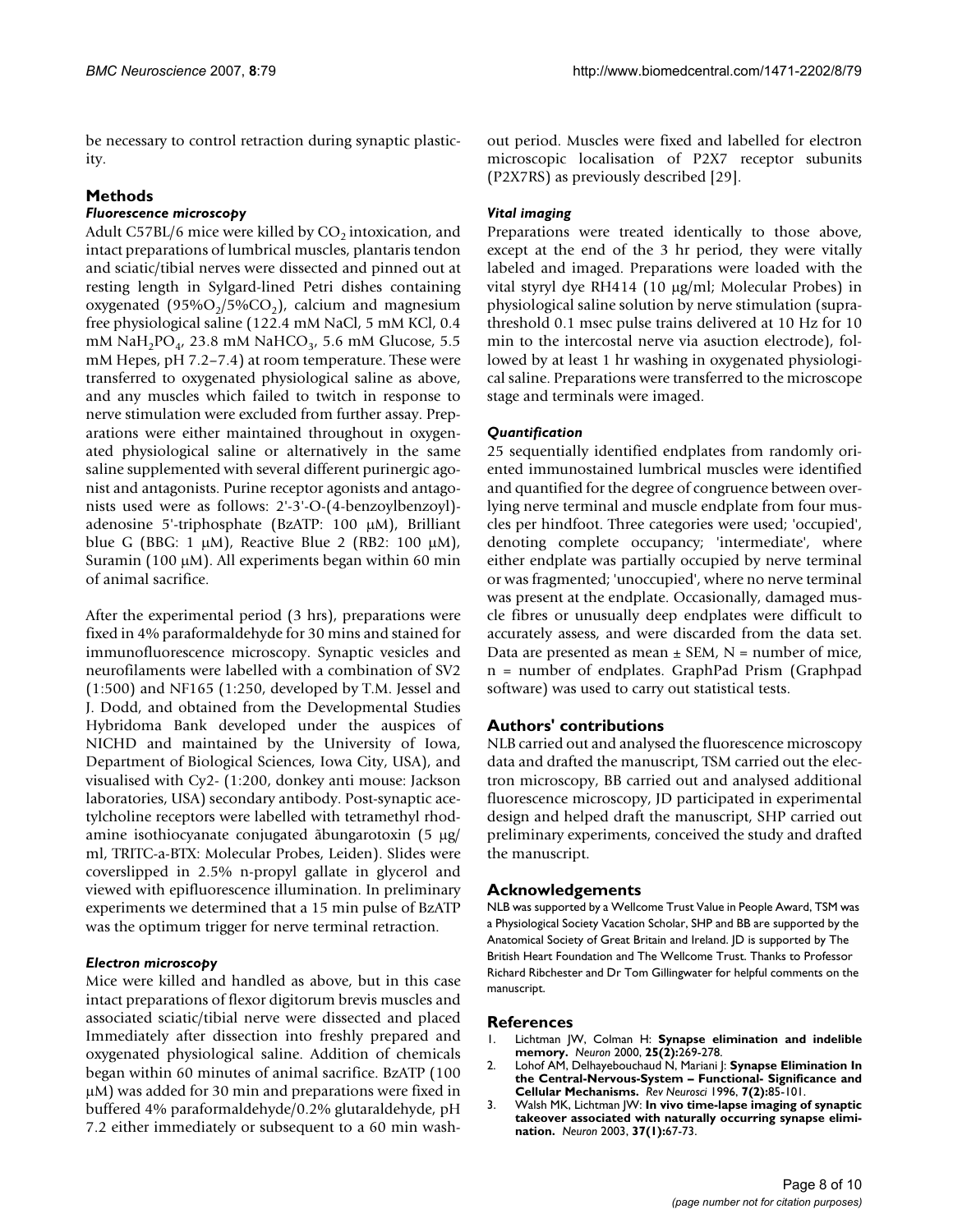- 4. Keller-Peck CR, Walsh MK, Gan WB, Feng G, Sanes JR, Lichtman JW: **[Asynchronous synapse elimination in neonatal motor units:](http://www.ncbi.nlm.nih.gov/entrez/query.fcgi?cmd=Retrieve&db=PubMed&dopt=Abstract&list_uids=11516396)** studies using **GFP** transgenic mice. **31(3):**381-394.
- 5. Costanzo EM, Barry JA, Ribchester RR: **[Competition at silent syn](http://www.ncbi.nlm.nih.gov/entrez/query.fcgi?cmd=Retrieve&db=PubMed&dopt=Abstract&list_uids=10862702)[apses in reinnervated skeletal muscle.](http://www.ncbi.nlm.nih.gov/entrez/query.fcgi?cmd=Retrieve&db=PubMed&dopt=Abstract&list_uids=10862702)** *Nat Neurosci* 2000, **3(7):**694-700.
- 6. Parson SH, Ribchester RR, Davie N, Gandhi NP, Malik RQ, Gillingwater TH, Thomson D: **[Axotomy-dependent and -independent](http://www.ncbi.nlm.nih.gov/entrez/query.fcgi?cmd=Retrieve&db=PubMed&dopt=Abstract&list_uids=15048930) [synapse elimination in organ cultures of Wld\(s\) mutant](http://www.ncbi.nlm.nih.gov/entrez/query.fcgi?cmd=Retrieve&db=PubMed&dopt=Abstract&list_uids=15048930) [mouse skeletal muscle.](http://www.ncbi.nlm.nih.gov/entrez/query.fcgi?cmd=Retrieve&db=PubMed&dopt=Abstract&list_uids=15048930)** *J Neurosci Res* 2004, **76(1):**64-75.
- 7. Riley DA: **[Spontaneous elimination of nerve terminals from](http://www.ncbi.nlm.nih.gov/entrez/query.fcgi?cmd=Retrieve&db=PubMed&dopt=Abstract&list_uids=890492) [endplates of developing skeletal myofibres.](http://www.ncbi.nlm.nih.gov/entrez/query.fcgi?cmd=Retrieve&db=PubMed&dopt=Abstract&list_uids=890492)** *Brain Res* 1977, **134:**279-285.
- 8. Bernstein M, Lichtman JW: **[Axonal atrophy: the retraction reac](http://www.ncbi.nlm.nih.gov/entrez/query.fcgi?cmd=Retrieve&db=PubMed&dopt=Abstract&list_uids=10395581)[tion.](http://www.ncbi.nlm.nih.gov/entrez/query.fcgi?cmd=Retrieve&db=PubMed&dopt=Abstract&list_uids=10395581)** *Curr Opin Neurobiol* 1999, **9(3):**364-370.
- Raff MC, Whitmore AV, Finn JT: [Axonal self-destruction and](http://www.ncbi.nlm.nih.gov/entrez/query.fcgi?cmd=Retrieve&db=PubMed&dopt=Abstract&list_uids=11988563) **[neurodegeneration.](http://www.ncbi.nlm.nih.gov/entrez/query.fcgi?cmd=Retrieve&db=PubMed&dopt=Abstract&list_uids=11988563)** *Science* 2002, **296(5569):**868-871.
- 10. Selkoe DJ: **[Alzheimer's disease is a synaptic failure.](http://www.ncbi.nlm.nih.gov/entrez/query.fcgi?cmd=Retrieve&db=PubMed&dopt=Abstract&list_uids=12399581)** *Science* 2002, **298(5594):**789-791.
- 11. Gillingwater TH, Ribchester RR: **[The relationship of neuromus](http://www.ncbi.nlm.nih.gov/entrez/query.fcgi?cmd=Retrieve&db=PubMed&dopt=Abstract&list_uids=15034273)[cular synapse elimination to synaptic degeneration and](http://www.ncbi.nlm.nih.gov/entrez/query.fcgi?cmd=Retrieve&db=PubMed&dopt=Abstract&list_uids=15034273) [pathology: insights from WldS and other mutant mice.](http://www.ncbi.nlm.nih.gov/entrez/query.fcgi?cmd=Retrieve&db=PubMed&dopt=Abstract&list_uids=15034273)** *J Neurocytol* 2003, **32(5–8):**863-881.
- 12. Wishart TM, Parson SH, Gillingwater TH: **[Synaptic vulnerability in](http://www.ncbi.nlm.nih.gov/entrez/query.fcgi?cmd=Retrieve&db=PubMed&dopt=Abstract&list_uids=16896307) [neurodegnerative disease.](http://www.ncbi.nlm.nih.gov/entrez/query.fcgi?cmd=Retrieve&db=PubMed&dopt=Abstract&list_uids=16896307)** *J Neuropathol Exp Neurol* 2006, **65(8):**733-739.
- 13. Cifuentes-Diaz C, Nicole S, Velasco ME, Borra-Cebrian C, Panozzo C, Frugier T, Millet G, Roblot N, Joshi V, Melki J: **[Neurofilament accu](http://www.ncbi.nlm.nih.gov/entrez/query.fcgi?cmd=Retrieve&db=PubMed&dopt=Abstract&list_uids=12023986)[mulation at the motor endplate and lack of axonal sprouting](http://www.ncbi.nlm.nih.gov/entrez/query.fcgi?cmd=Retrieve&db=PubMed&dopt=Abstract&list_uids=12023986) [in a spinal muscular atrophy mouse model.](http://www.ncbi.nlm.nih.gov/entrez/query.fcgi?cmd=Retrieve&db=PubMed&dopt=Abstract&list_uids=12023986)** *Hum Mol Genet* 2002, **11(12):**1439-1447.
- 14. Newbery HJ, Gillingwater TH, Dharmasaroja P, Peters J, Wharton SB, Thomson D, Ribchester RR, Abbott CM: **[Progressive loss of](http://www.ncbi.nlm.nih.gov/entrez/query.fcgi?cmd=Retrieve&db=PubMed&dopt=Abstract&list_uids=15835265) [motor neuron function in wasted mice: effects of a spontane](http://www.ncbi.nlm.nih.gov/entrez/query.fcgi?cmd=Retrieve&db=PubMed&dopt=Abstract&list_uids=15835265)ous null mutation in the gene for the eEF1 A2 translation fac[tor.](http://www.ncbi.nlm.nih.gov/entrez/query.fcgi?cmd=Retrieve&db=PubMed&dopt=Abstract&list_uids=15835265)** *J Neuropathol Exp Neurol* 2005, **64(4):**295-303.
- 15. Ferri A, Sanes JR, Coleman MP, Cunningham JM, Kato AC: **[Inhibiting](http://www.ncbi.nlm.nih.gov/entrez/query.fcgi?cmd=Retrieve&db=PubMed&dopt=Abstract&list_uids=12699624) [axon degeneration and synapse loss attenuates apoptosis](http://www.ncbi.nlm.nih.gov/entrez/query.fcgi?cmd=Retrieve&db=PubMed&dopt=Abstract&list_uids=12699624) and disease progression in a mouse model of motoneuron [disease.](http://www.ncbi.nlm.nih.gov/entrez/query.fcgi?cmd=Retrieve&db=PubMed&dopt=Abstract&list_uids=12699624)** *Curr Biol* 2003, **13(8):**669-673.
- 16. Frey D, Schneider C, Xu L, Borg J, Spooren W, Caroni P: **[Early and](http://www.ncbi.nlm.nih.gov/entrez/query.fcgi?cmd=Retrieve&db=PubMed&dopt=Abstract&list_uids=10729333) [selective loss of neuromuscular synapse subtypes with low](http://www.ncbi.nlm.nih.gov/entrez/query.fcgi?cmd=Retrieve&db=PubMed&dopt=Abstract&list_uids=10729333) [sprouting competence in motoneuron diseases.](http://www.ncbi.nlm.nih.gov/entrez/query.fcgi?cmd=Retrieve&db=PubMed&dopt=Abstract&list_uids=10729333)** *J Neurosci* 2000, **20(7):**2534-2542.
- 17. Fischer LR, Culver DG, Tennant P, Davis AA, Wang M, Castellano-Sanchez A, Khan J, Polak MA, Glass JD: **[Amyotrophic lateral scle](http://www.ncbi.nlm.nih.gov/entrez/query.fcgi?cmd=Retrieve&db=PubMed&dopt=Abstract&list_uids=14736504)[rosis is a distal axonopathy: evidence in mice and man.](http://www.ncbi.nlm.nih.gov/entrez/query.fcgi?cmd=Retrieve&db=PubMed&dopt=Abstract&list_uids=14736504)** *Exp Neurol* 2004, **185(2):**232-240.
- Ribchester RR, Thomson D, Wood NI, Hinks T, Gillingwater TH, Wishart TM, Court FA, Morton AJ: **[Progressive abnormalities in](http://www.ncbi.nlm.nih.gov/entrez/query.fcgi?cmd=Retrieve&db=PubMed&dopt=Abstract&list_uids=15579164) [skeletal muscle and neuromuscular junctions of transgenic](http://www.ncbi.nlm.nih.gov/entrez/query.fcgi?cmd=Retrieve&db=PubMed&dopt=Abstract&list_uids=15579164) [mice expressing the Huntington's disease mutation.](http://www.ncbi.nlm.nih.gov/entrez/query.fcgi?cmd=Retrieve&db=PubMed&dopt=Abstract&list_uids=15579164)** *Eur J Neurosci* 2004, **20(11):**3092-3114.
- 19. Aucoin JS, Jiang P, Aznavour N, Tong XK, Buttini M, Descarries L, Hamel E: **[Selective cholinergic denervation, independent](http://www.ncbi.nlm.nih.gov/entrez/query.fcgi?cmd=Retrieve&db=PubMed&dopt=Abstract&list_uids=15780468) [from oxidative stress, in a mouse model of Alzheimer's dis](http://www.ncbi.nlm.nih.gov/entrez/query.fcgi?cmd=Retrieve&db=PubMed&dopt=Abstract&list_uids=15780468)[ease.](http://www.ncbi.nlm.nih.gov/entrez/query.fcgi?cmd=Retrieve&db=PubMed&dopt=Abstract&list_uids=15780468)** *Neuroscience* 2005, **132(1):**73-86.
- 20. Friede RL, Bischhausen R: **[The fine structure of stumps of](http://www.ncbi.nlm.nih.gov/entrez/query.fcgi?cmd=Retrieve&db=PubMed&dopt=Abstract&list_uids=7188775) [transected nerve fibers in subserial sections.](http://www.ncbi.nlm.nih.gov/entrez/query.fcgi?cmd=Retrieve&db=PubMed&dopt=Abstract&list_uids=7188775)** *J Neurol Sci* 1980, **44(2–3):**181-203.
- 21. Pan YA, Misgeld T, Lichtman JW, Sanes JR: **[Effects of neurotoxic](http://www.ncbi.nlm.nih.gov/entrez/query.fcgi?cmd=Retrieve&db=PubMed&dopt=Abstract&list_uids=14673013) [and neuroprotective agents on peripheral nerve regenera](http://www.ncbi.nlm.nih.gov/entrez/query.fcgi?cmd=Retrieve&db=PubMed&dopt=Abstract&list_uids=14673013)[tion assayed by time-lapse imaging in vivo.](http://www.ncbi.nlm.nih.gov/entrez/query.fcgi?cmd=Retrieve&db=PubMed&dopt=Abstract&list_uids=14673013)** *J Neurosci* 2003, **23(36):**11479-11488.
- 22. Shaw G, Bray D: **[Movement and extension of isolated growth](http://www.ncbi.nlm.nih.gov/entrez/query.fcgi?cmd=Retrieve&db=PubMed&dopt=Abstract&list_uids=556695) [cones.](http://www.ncbi.nlm.nih.gov/entrez/query.fcgi?cmd=Retrieve&db=PubMed&dopt=Abstract&list_uids=556695)** *Exp Cell Res* 1977, **104(1):**55-62.
- 23. Baas PW, White LA, Heidemann SR: **[Microtubule polarity](http://www.ncbi.nlm.nih.gov/entrez/query.fcgi?cmd=Retrieve&db=PubMed&dopt=Abstract&list_uids=3299383) [reversal accompanies regrowth of amputated neurites.](http://www.ncbi.nlm.nih.gov/entrez/query.fcgi?cmd=Retrieve&db=PubMed&dopt=Abstract&list_uids=3299383)** *Proc Natl Acad Sci USA* 1987, **84(15):**5272-5276.
- 24. Marshall LM, Sanes JR, McMahan UJ: **[Reinnervation of original](http://www.ncbi.nlm.nih.gov/entrez/query.fcgi?cmd=Retrieve&db=PubMed&dopt=Abstract&list_uids=302451) [synaptic sites on muscle fiber basement membrane after dis](http://www.ncbi.nlm.nih.gov/entrez/query.fcgi?cmd=Retrieve&db=PubMed&dopt=Abstract&list_uids=302451)[ruption of the muscle cells.](http://www.ncbi.nlm.nih.gov/entrez/query.fcgi?cmd=Retrieve&db=PubMed&dopt=Abstract&list_uids=302451)** *Proc Natl Acad Sci USA* 1977, **74(7):**3073-3077.
- 25. Verma P, Chierzi S, Codd AM, Campbell DS, Meyer RL, Holt CE, Fawcett JW: **[Axonal protein synthesis and degradation are](http://www.ncbi.nlm.nih.gov/entrez/query.fcgi?cmd=Retrieve&db=PubMed&dopt=Abstract&list_uids=15647476)**

**[necessary for efficient growth cone regeneration.](http://www.ncbi.nlm.nih.gov/entrez/query.fcgi?cmd=Retrieve&db=PubMed&dopt=Abstract&list_uids=15647476)** *J Neurosci* 2005, **25(2):**331-342.

- 26. Reymann KG, Frey JU: **[The late maintenance of hippocampal](http://www.ncbi.nlm.nih.gov/entrez/query.fcgi?cmd=Retrieve&db=PubMed&dopt=Abstract&list_uids=16919684) [LTP: requirements, phases, 'synaptic tagging', 'late-associa](http://www.ncbi.nlm.nih.gov/entrez/query.fcgi?cmd=Retrieve&db=PubMed&dopt=Abstract&list_uids=16919684)[tivity' and implications.](http://www.ncbi.nlm.nih.gov/entrez/query.fcgi?cmd=Retrieve&db=PubMed&dopt=Abstract&list_uids=16919684)** *Neuropharmacology* 2007, **52(1):**24-40.
- 27. Cook SP, McCleskey EW: [Cell damage excites nociceptors](http://www.ncbi.nlm.nih.gov/entrez/query.fcgi?cmd=Retrieve&db=PubMed&dopt=Abstract&list_uids=11790466) **[through release of cytosolic ATP.](http://www.ncbi.nlm.nih.gov/entrez/query.fcgi?cmd=Retrieve&db=PubMed&dopt=Abstract&list_uids=11790466)** *Pain* 2002, **95(1–2):**41-47.
- Deuchars SA, Atkinson L, Brooke RE, Musa H, Milligan CJ, Batten TF, Buckley NJ, Parson SH, Deuchars J: **[Neuronal P2X7 receptors are](http://www.ncbi.nlm.nih.gov/entrez/query.fcgi?cmd=Retrieve&db=PubMed&dopt=Abstract&list_uids=11549725) [targeted to presynaptic terminals in the central and periph](http://www.ncbi.nlm.nih.gov/entrez/query.fcgi?cmd=Retrieve&db=PubMed&dopt=Abstract&list_uids=11549725)[eral nervous systems.](http://www.ncbi.nlm.nih.gov/entrez/query.fcgi?cmd=Retrieve&db=PubMed&dopt=Abstract&list_uids=11549725)** *J Neurosci* 2001, **21(18):**7143-7152.
- 29. Moores TS, Hasdemir B, Vega-Riveroll LJ, Deuchars J, Parson SH: **[Properties of presynaptic P2X7-like receptors at theneur](http://www.ncbi.nlm.nih.gov/entrez/query.fcgi?cmd=Retrieve&db=PubMed&dopt=Abstract&list_uids=15713258)[omuscular junction.](http://www.ncbi.nlm.nih.gov/entrez/query.fcgi?cmd=Retrieve&db=PubMed&dopt=Abstract&list_uids=15713258)** *Brain Res* 2005, **1034(1–2):**40-50.
- 30. Liu GJ, Werry EL, Bennett MR: **[Secretion of ATP from Schwann](http://www.ncbi.nlm.nih.gov/entrez/query.fcgi?cmd=Retrieve&db=PubMed&dopt=Abstract&list_uids=15654852) [cells in response to uridine triphosphate.](http://www.ncbi.nlm.nih.gov/entrez/query.fcgi?cmd=Retrieve&db=PubMed&dopt=Abstract&list_uids=15654852)** *Eur J Neurosci* 2005, **21(1):**151-160.
- 31. Choi RC, Man ML, Ling KK, Ip NY, Simon J, Barnard EA, Tsim KW: **[Expression of the P2Y1 nucleotide receptor in chick muscle:](http://www.ncbi.nlm.nih.gov/entrez/query.fcgi?cmd=Retrieve&db=PubMed&dopt=Abstract&list_uids=11717356) its functional role in the regulation of acetylcholinesterase [and acetylcholine receptor.](http://www.ncbi.nlm.nih.gov/entrez/query.fcgi?cmd=Retrieve&db=PubMed&dopt=Abstract&list_uids=11717356)** *J Neurosci* 2001, **21(23):**9224-9234.
- 32. Miledi R, Slater CR: **[On the degeneration of rat neuromuscular](http://www.ncbi.nlm.nih.gov/entrez/query.fcgi?cmd=Retrieve&db=PubMed&dopt=Abstract&list_uids=5499034) [junctions after nerve section.](http://www.ncbi.nlm.nih.gov/entrez/query.fcgi?cmd=Retrieve&db=PubMed&dopt=Abstract&list_uids=5499034)** *J Physiol (Lond)* 1970, **207:**507-528.
- 33. Bixby JL: **[Ultrastructural Observations On Synapse Elimina](http://www.ncbi.nlm.nih.gov/entrez/query.fcgi?cmd=Retrieve&db=PubMed&dopt=Abstract&list_uids=7310447)[tion In Neonatal Rabbit Skeletal-Muscle.](http://www.ncbi.nlm.nih.gov/entrez/query.fcgi?cmd=Retrieve&db=PubMed&dopt=Abstract&list_uids=7310447)** *J Neurocytol* 1981, **10(1):**81-100.
- Gillingwater TH, Ingham CA, Coleman MP, Ribchester RRr: **[Ultrastructural correlates of synapse withdrawal at axot](http://www.ncbi.nlm.nih.gov/entrez/query.fcgi?cmd=Retrieve&db=PubMed&dopt=Abstract&list_uids=14529044)omized neuromuscular junctions in mutant and transgenic [mice expressing the Wld gene.](http://www.ncbi.nlm.nih.gov/entrez/query.fcgi?cmd=Retrieve&db=PubMed&dopt=Abstract&list_uids=14529044)** *J Anat* 2003, **203(3):**265-276.
- Gillingwater TH, Thomson D, Mack TG, Soffin EM, Mattison RJ, Coleman MP, Ribchester RR: **[Age-dependent synapse withdrawal at](http://www.ncbi.nlm.nih.gov/entrez/query.fcgi?cmd=Retrieve&db=PubMed&dopt=Abstract&list_uids=12231635) [axotomised neuromuscular junctions in Wld\(s\) mutant and](http://www.ncbi.nlm.nih.gov/entrez/query.fcgi?cmd=Retrieve&db=PubMed&dopt=Abstract&list_uids=12231635) [Ube4b/Nmnat transgenic mice.](http://www.ncbi.nlm.nih.gov/entrez/query.fcgi?cmd=Retrieve&db=PubMed&dopt=Abstract&list_uids=12231635)** *J Physiol (Lond)* 2002, **543(Pt 3):**739-755.
- 36. Riley DA: **[Ultrastructural Evidence For Axon Retraction Dur](http://www.ncbi.nlm.nih.gov/entrez/query.fcgi?cmd=Retrieve&db=PubMed&dopt=Abstract&list_uids=7310460)[ing the Spontaneous Elimination Of Polyneuronal Innerva](http://www.ncbi.nlm.nih.gov/entrez/query.fcgi?cmd=Retrieve&db=PubMed&dopt=Abstract&list_uids=7310460)[tion Of the Rat Soleus Muscle.](http://www.ncbi.nlm.nih.gov/entrez/query.fcgi?cmd=Retrieve&db=PubMed&dopt=Abstract&list_uids=7310460)** *J Neurocytol* 1981, **10(3):**425-440.
- 37. Bishop DL, Misgeld T, Walsh MK, Gan WB, Lichtman JW: **[Axon](http://www.ncbi.nlm.nih.gov/entrez/query.fcgi?cmd=Retrieve&db=PubMed&dopt=Abstract&list_uids=15541313) [branch removal at developing synapses by axosome shed](http://www.ncbi.nlm.nih.gov/entrez/query.fcgi?cmd=Retrieve&db=PubMed&dopt=Abstract&list_uids=15541313)[ding.](http://www.ncbi.nlm.nih.gov/entrez/query.fcgi?cmd=Retrieve&db=PubMed&dopt=Abstract&list_uids=15541313)** *Neuron* 2004, **44(4):**651-661.
- 38. Winlow W, Usherwood PNR: **[Ultrastructural studies of normal](http://www.ncbi.nlm.nih.gov/entrez/query.fcgi?cmd=Retrieve&db=PubMed&dopt=Abstract&list_uids=1151436) [and degenerating mouse neuromuscular junctions.](http://www.ncbi.nlm.nih.gov/entrez/query.fcgi?cmd=Retrieve&db=PubMed&dopt=Abstract&list_uids=1151436)** *J Neurocytol* 1975, **4:**377-394.
- 39. Ryten M, Koshi R, Knight GE, Turmaine M, Dunn P, Cockayne DA, Ford AP, Burnstock G: **[Abnormalities in neuromuscular junc](http://www.ncbi.nlm.nih.gov/entrez/query.fcgi?cmd=Retrieve&db=PubMed&dopt=Abstract&list_uids=17706883)[tion structure and skeletal muscle function in mice lacking](http://www.ncbi.nlm.nih.gov/entrez/query.fcgi?cmd=Retrieve&db=PubMed&dopt=Abstract&list_uids=17706883) [the P2X\(2\) nucleotide receptor.](http://www.ncbi.nlm.nih.gov/entrez/query.fcgi?cmd=Retrieve&db=PubMed&dopt=Abstract&list_uids=17706883)** *Neuroscience* 2007.
- 40. Clark AW, Hurlbut WP, Mauro A: **[Changes in the fine structure](http://www.ncbi.nlm.nih.gov/entrez/query.fcgi?cmd=Retrieve&db=PubMed&dopt=Abstract&list_uids=4536612) [of the neuromuscular junction of the frog caused by black](http://www.ncbi.nlm.nih.gov/entrez/query.fcgi?cmd=Retrieve&db=PubMed&dopt=Abstract&list_uids=4536612) [widow spider venom.](http://www.ncbi.nlm.nih.gov/entrez/query.fcgi?cmd=Retrieve&db=PubMed&dopt=Abstract&list_uids=4536612)** *J Cell Biol* 1972, **52(1):**1-14.
- 41. Hsu L, Lentz TL: **[Effect of colchicine on the fine structure of the](http://www.ncbi.nlm.nih.gov/entrez/query.fcgi?cmd=Retrieve&db=PubMed&dopt=Abstract&list_uids=4346118) [neuromuscular junction.](http://www.ncbi.nlm.nih.gov/entrez/query.fcgi?cmd=Retrieve&db=PubMed&dopt=Abstract&list_uids=4346118)** *Z Zellforsch Mikrosk Anat* 1972, **135(4):**439-448.
- 42. Halstead SK, O'Hanlon GM, Humphreys PD, Morrison DB, Morgan BP, Todd AJ, Plomp JJ, Willison HJ: **[Anti-disialoside antibodies kill](http://www.ncbi.nlm.nih.gov/entrez/query.fcgi?cmd=Retrieve&db=PubMed&dopt=Abstract&list_uids=15289269) [perisynaptic Schwann cells and damage motor nerve termi](http://www.ncbi.nlm.nih.gov/entrez/query.fcgi?cmd=Retrieve&db=PubMed&dopt=Abstract&list_uids=15289269)nals via membrane attack complex in a murine model of [neuropathy.](http://www.ncbi.nlm.nih.gov/entrez/query.fcgi?cmd=Retrieve&db=PubMed&dopt=Abstract&list_uids=15289269)** *Brain* 2004, **127(Pt 9):**2109-2123.
- 43. Colomar A, Amedee T: **[ATP stimulation of P2X\(7\) receptors](http://www.ncbi.nlm.nih.gov/entrez/query.fcgi?cmd=Retrieve&db=PubMed&dopt=Abstract&list_uids=11595031) [activates three different ionic conductances on cultured](http://www.ncbi.nlm.nih.gov/entrez/query.fcgi?cmd=Retrieve&db=PubMed&dopt=Abstract&list_uids=11595031) [mouse Schwann cells.](http://www.ncbi.nlm.nih.gov/entrez/query.fcgi?cmd=Retrieve&db=PubMed&dopt=Abstract&list_uids=11595031)** *Eur J Neurosci* 2001, **14(6):**927-936.
- 44. Anderson CM, Nedergaard M: **[Emerging challenges of assigning](http://www.ncbi.nlm.nih.gov/entrez/query.fcgi?cmd=Retrieve&db=PubMed&dopt=Abstract&list_uids=16564580) [P2X7 receptor function and immunoreactivity in neurons.](http://www.ncbi.nlm.nih.gov/entrez/query.fcgi?cmd=Retrieve&db=PubMed&dopt=Abstract&list_uids=16564580)** *Trends Neurosci* 2006, **29(5):**257-262.
- 45. Liu GJ, Werry EL, Bennett MR: **[Secretion of ATP from Schwann](http://www.ncbi.nlm.nih.gov/entrez/query.fcgi?cmd=Retrieve&db=PubMed&dopt=Abstract&list_uids=15654852) [cells in response to uridine triphosphate.](http://www.ncbi.nlm.nih.gov/entrez/query.fcgi?cmd=Retrieve&db=PubMed&dopt=Abstract&list_uids=15654852)** *Eur J Neurosci* 2005, **21(1):**151-160.
- 46. Choi RC, Man ML, Ling KK, Ip NY, Simon J, Barnard EA, Tsim KW: **[Expression of the P2Y1 nucleotide receptor in chick muscle:](http://www.ncbi.nlm.nih.gov/entrez/query.fcgi?cmd=Retrieve&db=PubMed&dopt=Abstract&list_uids=11717356) its functional role in the regulation of acetylcholinesterase [and acetylcholinereceptor.](http://www.ncbi.nlm.nih.gov/entrez/query.fcgi?cmd=Retrieve&db=PubMed&dopt=Abstract&list_uids=11717356)** *J Neurosci* 2001, **21(23):**9224-9234.
- 47. Surprenant A, Rassendren F, Kawashima E, North RA, Buell G: **[The](http://www.ncbi.nlm.nih.gov/entrez/query.fcgi?cmd=Retrieve&db=PubMed&dopt=Abstract&list_uids=8614837) [cytolytic P2Z receptor for extracellular ATP identified as a](http://www.ncbi.nlm.nih.gov/entrez/query.fcgi?cmd=Retrieve&db=PubMed&dopt=Abstract&list_uids=8614837) [P2X receptor \(P2X7\).](http://www.ncbi.nlm.nih.gov/entrez/query.fcgi?cmd=Retrieve&db=PubMed&dopt=Abstract&list_uids=8614837)** *Science* 1996, **272(5262):**735-738.